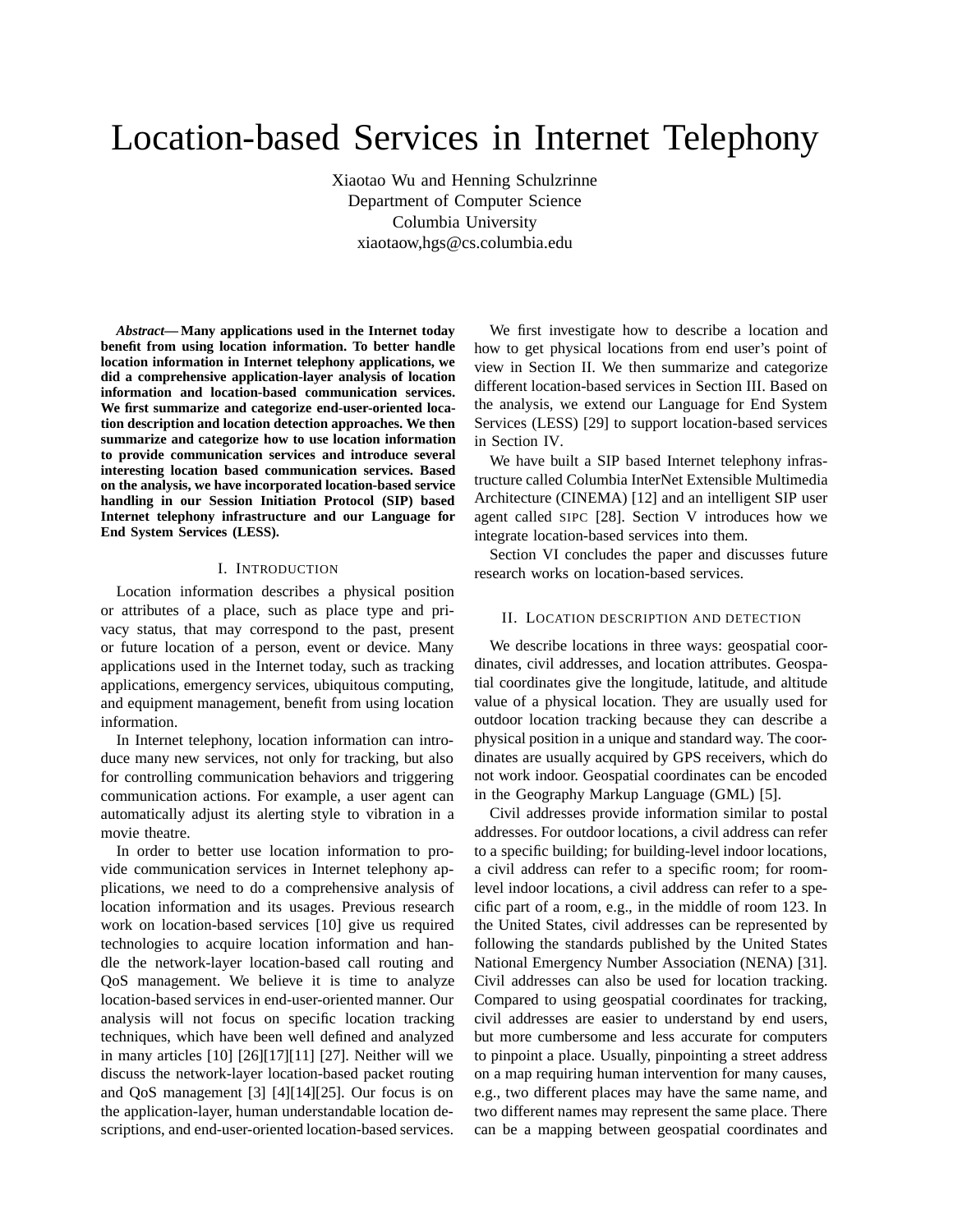civil addresses. The mapping can help people to choose proper formats for location-based services when only one type of location information available. Another common usage of civil addresses is for resource discovery, e.g., to find nearby restaurants or available devices, like printers.

Location attributes are used to describe factors of a location that may affect communication behaviors, e.g., the place type, or the number of people inside a certain area. Location attributes can be applied to both indoor and outdoor locations. There are no standards defining location attributes, but the IETF Rich Presence Format [23] draft has provided some commonly used attributes, such as the type and privacy status of a place. Usually, we use location attributes to make communication decisions, e.g., rejecting incoming calls requiring privacy when the caller is in a public place.



Fig. 1. Location detection

Different location descriptions require different location detection technologies. As shown in Figure 1, geospatial coordinates are usually acquired by using GPS receivers. They can be transmitted through serial port or other I/O interfaces to users' communication agents. People can store civil address information or location attributes of a room in a Bluetooth device. When a communication agent with Bluetooth support enters the room, it can get the location information of the room through BlueTooth beacons. Both civil address and geospatial address information of a user can be stored in local DHCP server and transmitted by DHCP options [18][20].

The above approaches have the location information directly sent to users' communication agents, and the agents associate users' identities to their locations. We name this approach agent-centric location detection. In a SIP based Internet telephony system, the result of the agent-centric location detection can be sent to location servers in SIP PUBLISH requests [16].

Location detection can also be server-centric when communication agents cannot get their locations directly. In Figure 1, a user can put his profile in a small device, such as a swipe card, an IR/RF programmable badge or an i-Button [24]. The device readers in a context can read

2 the user's profile and send the profile to a location server. The location server knows the device reader's location and will associate the profile with the location. In SIP based Internet telephony systems, SIP user agents may subscribe to their own location events by following the SIP event notification architecture [19].

Table I shows the differences between two approaches for location detection.

|              | Server-centric                      | Agent-centric                 |
|--------------|-------------------------------------|-------------------------------|
| User devices | Cheaper                             | More expensive                |
| Privacy      | Limited                             | Better control                |
| Setup        | Pre-knowledge of<br>users' profiles | No pre-knowledge<br>required. |

TABLE I DIFFERENCES BETWEEN TWO MODES

Usually, user devices used in the server-centric approach are cheaper than those in the agent-centric approach. A swipe card or a RF badge may cost less than one dollar, but a BlueTooth device or a GPS receiver is more expensive. Using the agent-centric approach, users may have better control over their location privacy, while using server-centric approach, the control is limited to what the server can offer. The server-centric approach usually requires pre-knowledge of users' profiles to map device IDs to users' URIs.

In a large social event, such as a big conference, since people come to communicate with each other, they are more likely to release their location information and the location privacy is not an essential concern. In addition, people usually need to register to join a conference so a location server can easily get the participants' profiles. Hence, the server-centric mode is an economic way to handle location detection for big conferences.

For a place often having visitors, such as a hotel room, the agent-centric approach is more appropriate. Users do not have to provide their profiles beforehand for location detection. The location information will be stored only in users' own communication agents so that users can fully control their location privacy.

#### III. LOCATION-BASED SERVICES

Location-based services can be divided into five categories. First, we may send location information to remote parties. This set of services are commonly used today, e.g., in location tracking applications. Second, use location information to make communication decisions, e.g., a user agent may automatically disable instant messaging when driving. Third, location changes can trigger communication actions, e.g., when a person's user agent gets a location notification indicating the person enters a room, the user agent may automatically turn on the light of the room. Fourth, we may use location information in resource discovery, e.g., we can put location information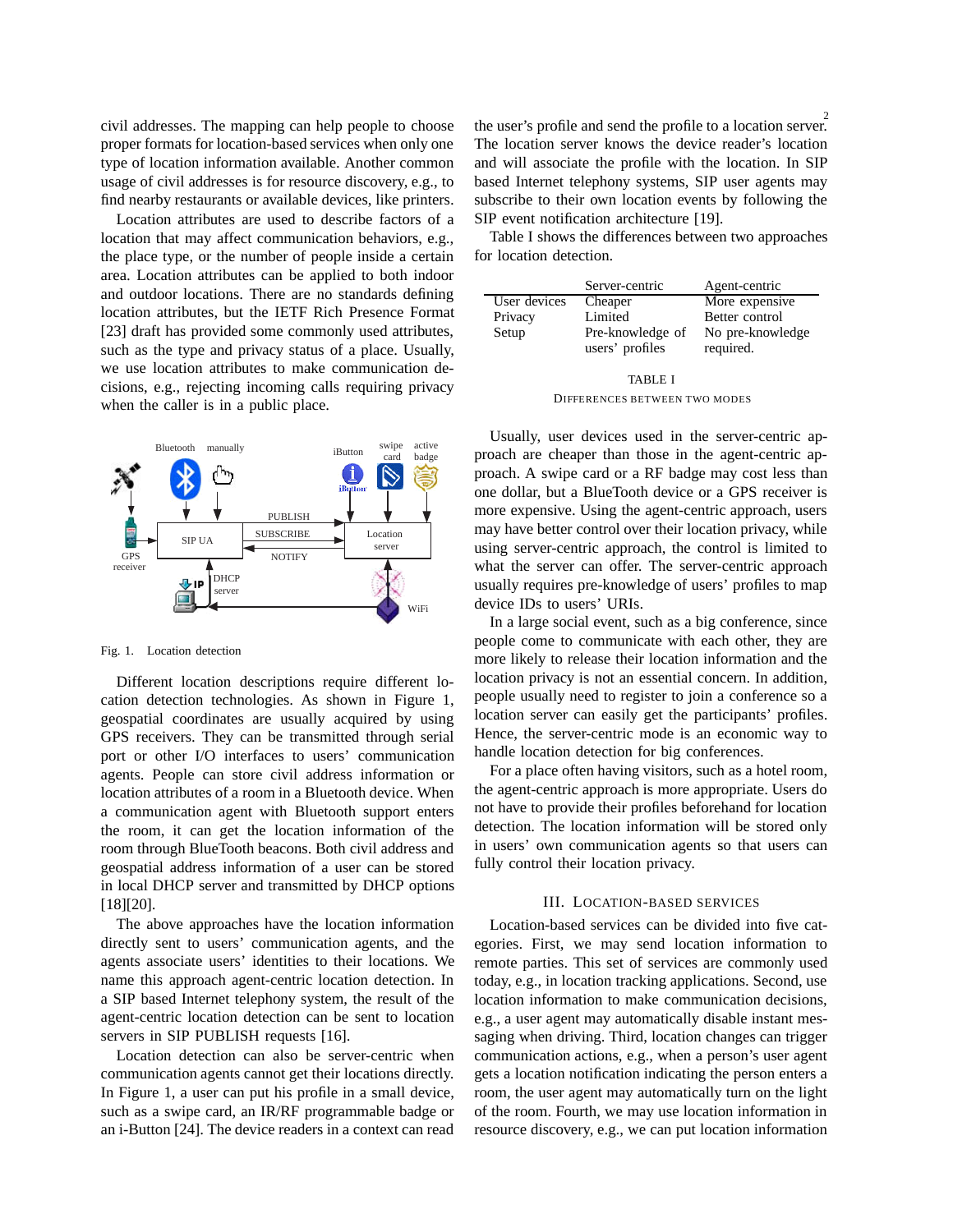in a Service Location Protocol (SLP) [8] query to find available multimedia input/output devices nearby. Fifth, treat a location as a communication entity, e.g., an instant message to sip:room123@examples.com will be broadcasted to all the people in room 123. We will discuss each set of services in detail below.

## *A. Sending location information to remote parties for location tracking*

Locations are usually represented in geospatial coordinates or civil addresses for tracking. In SIP based Internet telephony systems, location tracking is based on the SIP event notification architecture [19]. A watcher sends a SIP SUBSCRIBE request to a presentity. Once the subscription gets accepted, the presentity can then use SIP NOTIFY requests to send the location information to the watcher. The safety and privacy issues are important for location tracking. These issues have been addressed in IETF Geopriv working group drafts [6][22] [21].

Another way to send location information is to put the information in a SIP INVITE, INFO or UPDATE request, encoded in MIME multipart format [7]. This can be used in emergency call handling. When an Emergence Call Center (ECC) receives an emergency call, it can pinpoint where the caller is based on the location information in the INVITE request.

#### *B. Making communication decisions*

Different locations may require different communication behaviors. For example, video or text conversation is not good when driving. User agents usually based on location attributes, instead of geospatial coordinates or civil addresses, to choose appropriate communication behaviors. Either caller's location or callee's location may affect communication behaviors. Other information, such as calendar information, may be combined with location information to deduce appropriate communication behaviors. User agents should respect the required communication behaviors when making communication decisions. We illustrate different kinds of location-based decisions below based on who makes the decision and the source of the location information.

Caller makes decision based on caller's location:

- When making an outgoing call, a caller's user agent may check its own location to decide how to handle the outgoing call. For example, if the caller is in a place requiring quiet, the caller's user agent may only enable text and video conversation, and mute audio devices.
- Caller makes decision based on callee's location: A caller may watch a callee's location and make call decisions based on that. For example, if the callee is driving, the caller's user agent may suggest the caller to call sometime later.
- Callee makes decision based on caller's location: A callee may also watch a caller's location for call decision making. For example, if the callee prefers to have private conversation, callee's user agent may check the caller's location privacy status. Location privacy status indicates whether third parties may be able hear or view any parts of a conversation. The value of privacy status can be public or private [23]. If the callee finds the caller's location privacy status is public, it may reject the call.
- Callee makes decision based on callee's location: The callee's user agent can check its own location for incoming call handling. For example, if the callee is in a place requiring quiet, the callee's user agent may choose to vibrate the device for incoming calls.
- Call decisions based on both caller and callee's locations: In many cases, both the caller and the callee's locations are taken into account for communication decision making. For example, a private conversation requires both the caller and the callee's location privacy status to be private.
- Combine location information and other information: : Location information can be combined with other information, such as calendar information, to deduce appropriate communication behaviors. For example, in a conference, when a session is going on, the room of the session should be quiet. By checking the conference calendar, a user agent may know whether its current location requiring quiet or not.

#### *C. Triggering actions*

User agents may invoke actions when detecting location changes. Location changes can be in an incoming location notification from a location server, or retrieved through locally connected location sensors. We divide this set of services into three classes based on the source of the location changes.

Actions triggered by user's own location changes: :

- For example, when a user drives on the way to his office, his user agent may get a location notification and automatically turn on the airconditioner in his office. Another example, when a user moves from one location to another, his user agent may transfer the ongoing media session to the user's new location [1]. For this set of services, users subscribe to their own location information. There is no authorization needed.
- Actions triggered by remote parties' location changes: : For example, in a day care center, when a child leaves the playground, the teacher may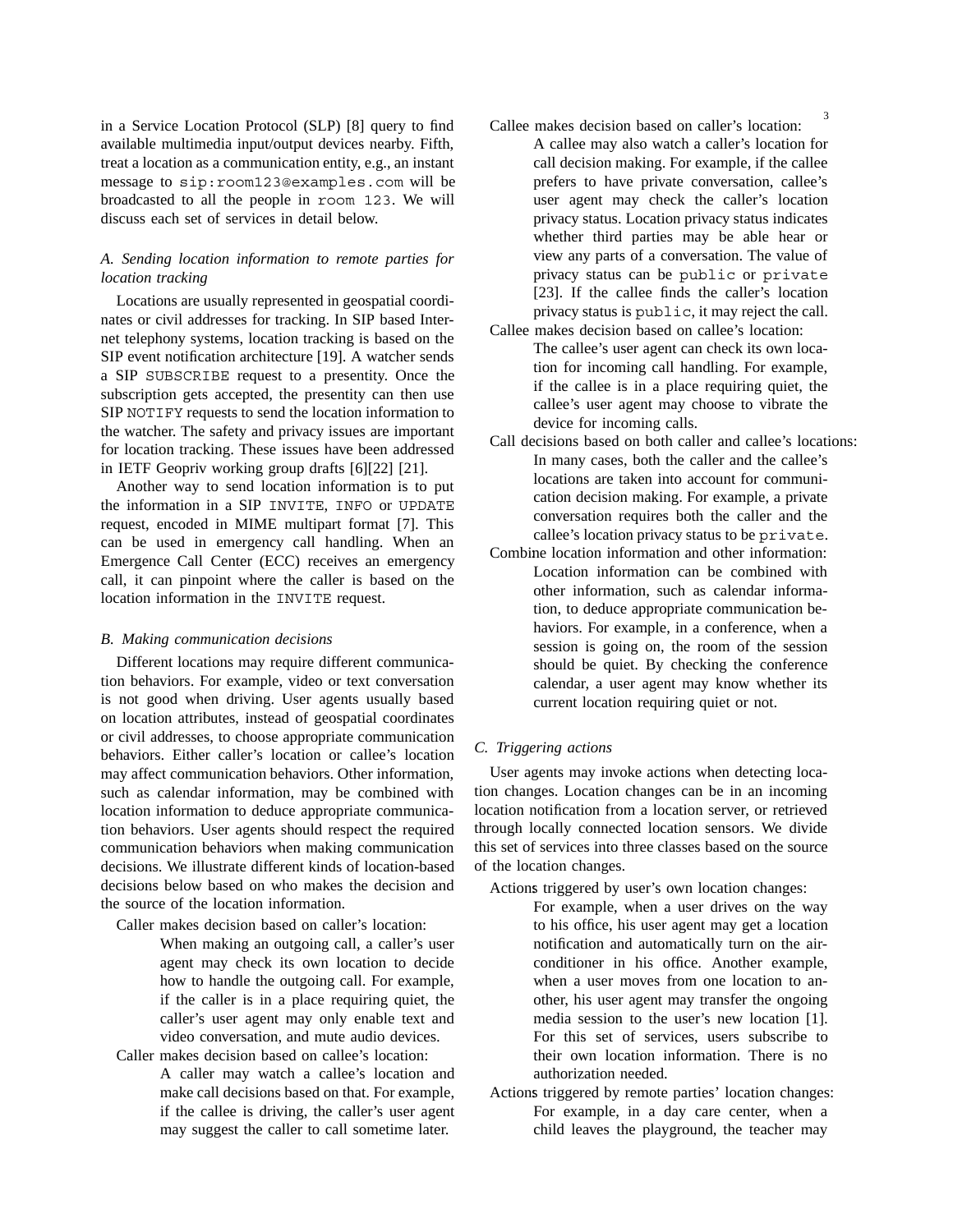get called. For this set of services, users subscribe to others' location information and need to get authorization for acquiring the location information.

Actions triggered by location relationship changes: : For example, when two friends are close to each other on the street, their user agents may automatically make a call or send an instant message to each other so they may not miss each other.

#### *D. Resource discovery*

Location information can be used in resource discovery queries to find nearby resources. This kind of services is commonly used in map services on the web. A user inputs a civil address, map services may return a list of nearby restaurants and points of interest. In Internet telephony systems, a user agent with limited multimedia I/O capabilities may put location information in a Service Location Protocol (SLP) query to find available multimedia input/output resources in the context. The user agent can then control the resources for multimedia call handling [2].

#### *E. Treat a location as a communication entity*

We can assign a URI to a location and treat the location as a communication entity. We may use the URI to represent all the people in that location. For example, A person may send an instant message or an email to the location URI. The instant message or the email will get broadcasted to all the people in that location. A person may also invite all the people in that location to a conference by simply sending an invitation to the location URI. Users can also subscribe to a location URI to acquire location attributes, such as the number of people in the location. The location attributes may help to make communication decisions or trigger communication actions. For example, start a conversation with Alice, who is in room 123, only if the number of people in room 123 is 1, turn off the light of room 123 if the number of people in the room is changed to zero.

## IV. EXTENDING THE LANGUAGE FOR END SYSTEM SERVICES FOR LOCATION-BASED SERVICES

We defined the Language for End System Services (LESS) [29] to handle services in intelligent end systems, such as SIPC [28]. LESS is extended from the Call Processing Language (CPL) [13], which is designed to handle services residing on network servers, such as SIP proxy servers. LESS is an XML-based language, uses a tree-like structure to make communication decisions. The tree-like structure makes it easy to convert a LESS

script to a graphical representation and vice versa. LESS is not designed to handle all kinds of services, but to handle most commonly used communication features with keeping the language simple, safe, easy to understand by non-programmers, and easy to analyze for feature interactions. LESS is not a Turing-complete language. There is no loop, and no user-defined variables in LESS.

In LESS, switches are used to represent communication decisions a script can make. For example, Figure 2 shows a LESS script handling the call screening service by using the address-switch. In the script, the address-switch checks the caller's address, if it matches sip:bob@example.com, the LESS script will instruct the user agent to reject the call, otherwise, it will automatically accept the call.

```
<incoming>
```

```
<address-switch field="origin">
 <address is="sip:bob@example.com">
   <reject status="486"/>
 </address>
 <otherwise>
   \langleaccept/>
 ....
```
Fig. 2. Call screening in LESS

In its original design, LESS cannot handle locationbased services. We extend the language for location information handling, but still keep the tree-like structure of the language. The extension is based on the above analysis of location information and its usages.

```
<address-switch field="origin">
<address is="sip:bob@example.com">
 <notify>
  <cp:transformations>
   <gp:civil-loc-transformation>
    full
   </gp:civil-loc-transformation>
  </cp:transformations>
 </notify>
</address>
  ....
```

```
Fig. 3. Location notification
```
To send location information to remote parties, we extend the LESS notify command to support location information. Different user groups may need different location privacy policies. By following the IETF Geopriv Policy draft [21], we allow the LESS notify command to have new elements of geopriv policies. Figure 3 shows an example. In the example, only sip:bob@example.com can get the full civil location notification.

We defined location-switch [30] for locationbased communication decision making. For a LESS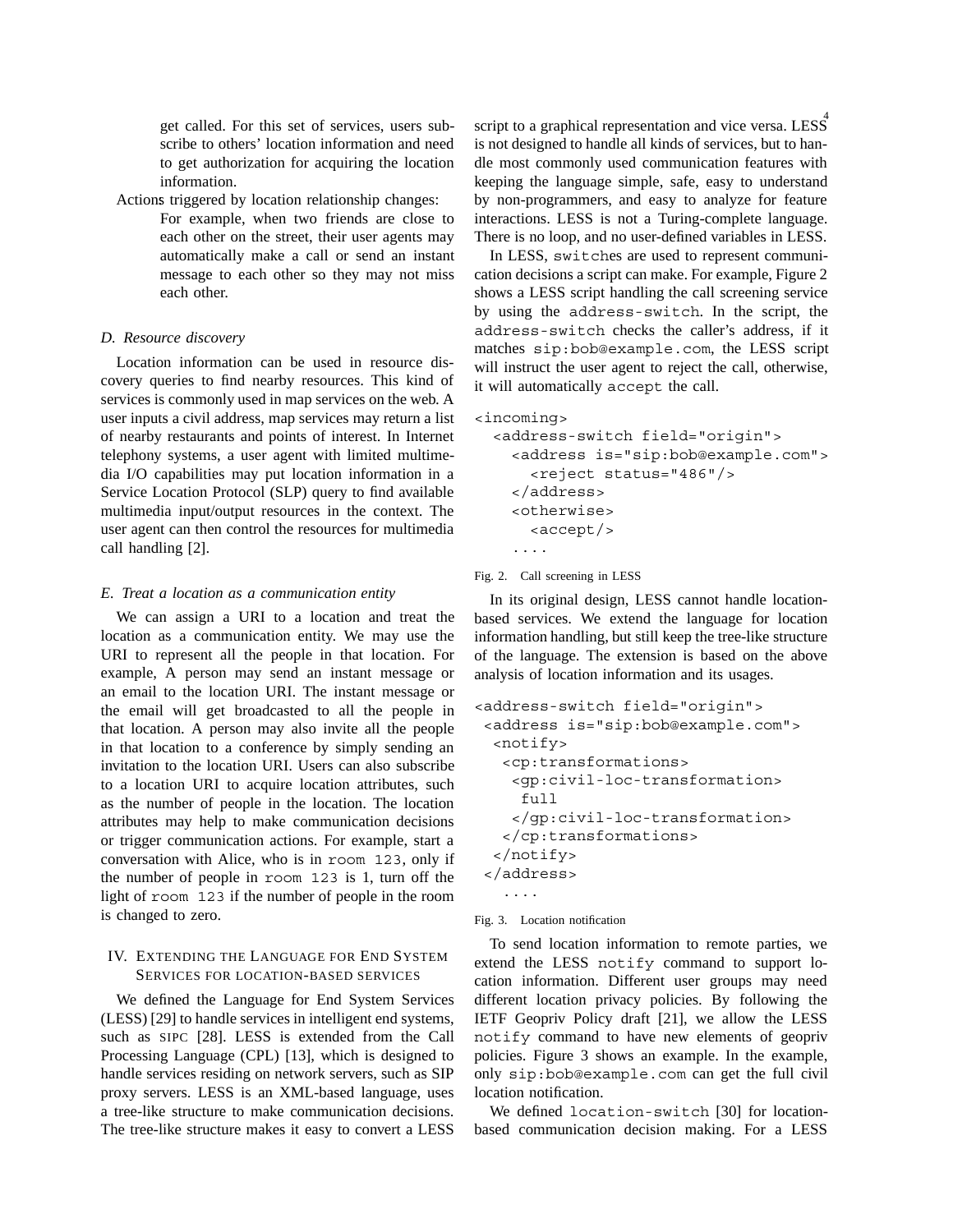script, location information can be the script owner's location, the remote party's location, or relationship between multiple locations. If combined with other switches, such as time-switch and address-switch, we can integrate location information and other information to provide services.

```
<incoming>
 <time-switch>
   <time dtstart="20040618T150000Z"
         dtend="20040618T160000Z">
     <location-switch type="civil">
       <location LOC="conf-room">
         <reject status="busy"/>
       </location>
     ....
```
Fig. 4. Location-based call rejection

Figure 4 shows how to use location-switch to make communication decisions. In this example, in the time period between 3:00:00PM and 4:00:00PM on Jun 18, if the user is in conf-room, all incoming calls will get rejected automatically.

### V. IMPLEMENTATION

We have built a SIP based Internet telephony infrastructure called Columbia InterNet Extensible Multimedia Architecture (CINEMA) [12] and an intelligent SIP user agent called SIPC [28]. To integrate locationbased services into our SIP-based Internet telephony systems, instead of implementing the services one-byone, we chose to build a CPL engine in our CINEMA infrastructure and a LESS engine in SIPC and provide the support for location-switch and location notifications in the CPL and the LESS engines. By this way, users can easily create new services without changing our implementations. Many location-based services mentioned in Section III can be handled by LESS. We briefly introduce the LESS engine and the LESS service creation environment below.

When an event happens in SIPC, e.g., receiving an incoming call, SIPC's LESS engine will first initialize its Service Logic Execution Environment (SLEE) by collecting information of the call and the context. It will then check the LESS script loaded into SIPC. If the script can handle the event, the LESS engine will perform the decision tree traversal based on the script. For each switch met in the tree traversal, the engine matches the switch against the collected information to make decisions. For example, for location-based services, the LESS engine collects location information from the location sensors and the location notifications. If there is a location-switch in the service script, the engine will check whether the location defined in

5 the location-switch matches the collected location information and make decisions.

We have built a graphical service creation environment with location-based service support. Figure 5 shows a graphical representation of the LESS script in Figure 4. The location-switch in the figure helps to make call decisions based on the script owner's location.

Since LESS is designed to be simple and easy to understand by end users, its functionalities are limited. Some location-based services have to be programmed in a general Turing-complete programming language, such as C/C++ or Java. Location tracking in emergency call handling is such a service.



Fig. 5. Location-based service creation

We are developing an emergency call handling architecture which requires location-based services. Figure 6 shows the architecture.



Fig. 6. SOS call handling architecture

We can roughly divide the emergency call handling system into three parts. The SIP user agents in the left part of the architecture handling step (1) (2) (3) are used to identify emergency calls. The emergency numbers are different in different countries. For example, in U.S., the emergency number is 911, but in Sweden, it is 112. The first three steps help to identify emergency numbers based on user's location information.

In the architecture, SIPD, the proxy server in our CINEMA infrastructure, uses SIP CGI scripts to handle